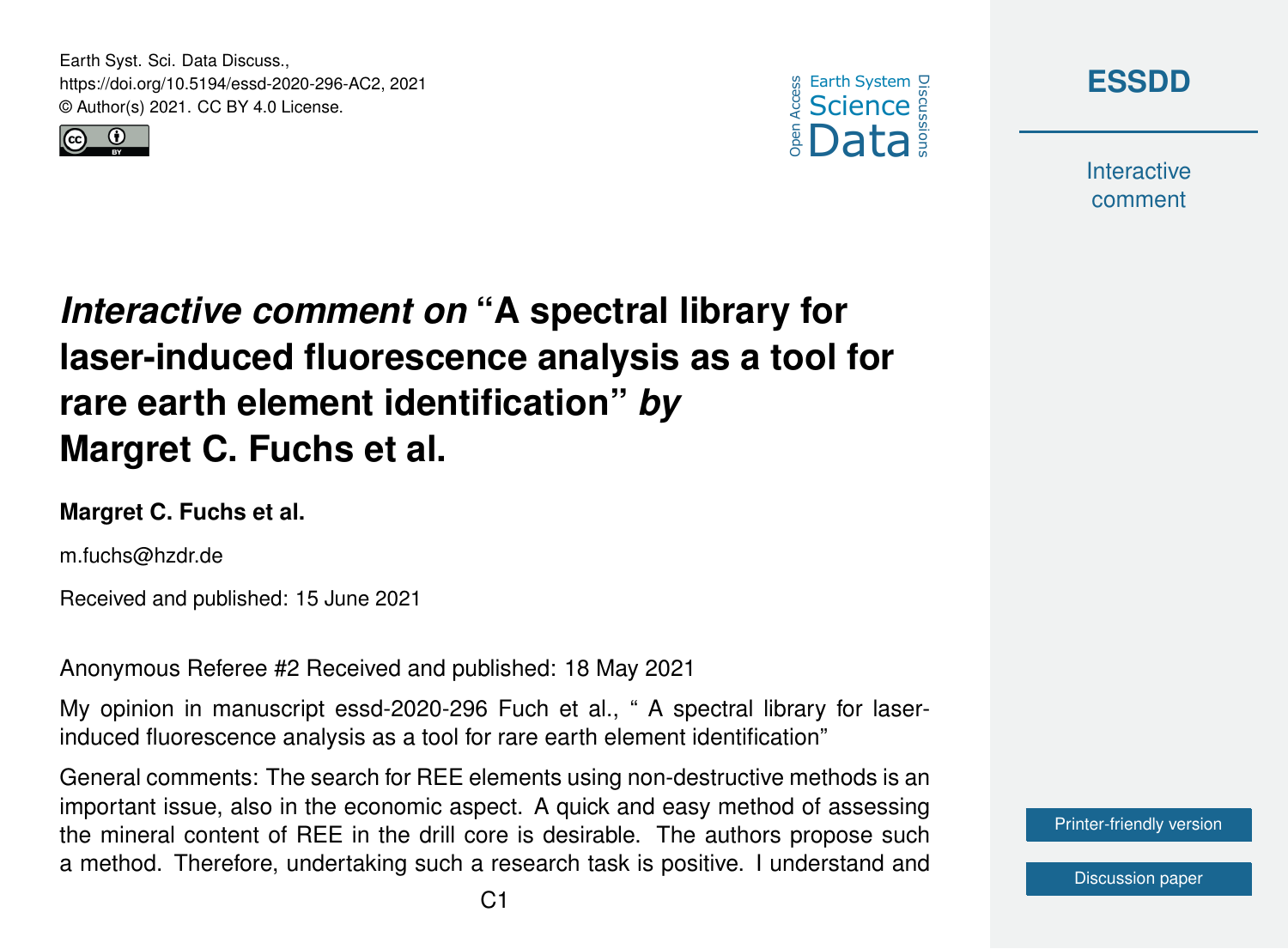approve need to obtain a quick and relatively easy answer to the question of whether there are REE in the natural sample, i.e., in a mineral or in a rock. I understand and approve the idea of creating a digitized base of the luminescence spectra of the ions of these elements. All luminescence researchers have some form of base. It also includes references, which the authors call "paper" ones. Among them are works – books (for example Blasse& Brabmair, Springer) or websites, easy to check.

#### Review comment:

I am glad to read an article promoting the possibilities of the luminescence method. You have to be very careful when interpreting the luminescence spectra. The authors of this work know this. However, I believe that they should make it clearer in the reviewed article that neither the base they created, nor the tables or charts of this work will make beginner researchers take measurements and interpret their results correctly.

### Reply:

We agree with the reviewers comment that careful interpretation of luminescence spectra is needed for meaningful results. The goal of this study is to provide objective reference data as it is already state of the art in several other spectroscopic disciplines such as hyperspectral imaging and Raman spectroscopy, of which especially the earlier experienced a boost in analytical capacities from available spectral libraries, global or site specific. Others such as LIBS, X-ray diffraction analysis or X-ray fluorecence analysis come often with internal libraries in measurement devices. In the case of the LiF method, further development requires access to reference data, for which the presented library can only provide a start, far from complete, but open to be complemented with other host data or data with site specific variations.

We added to the text (conclusions): "Multiple complex interactions between naturally co-existing REE and with complex variable host configurations in natural rocks still require careful interpretation of LiF spectra and a good understanding of luminescence principles."

### **[ESSDD](https://essd.copernicus.org/preprints/)**

**Interactive** comment

[Printer-friendly version](https://essd.copernicus.org/preprints/essd-2020-296/essd-2020-296-AC2-print.pdf)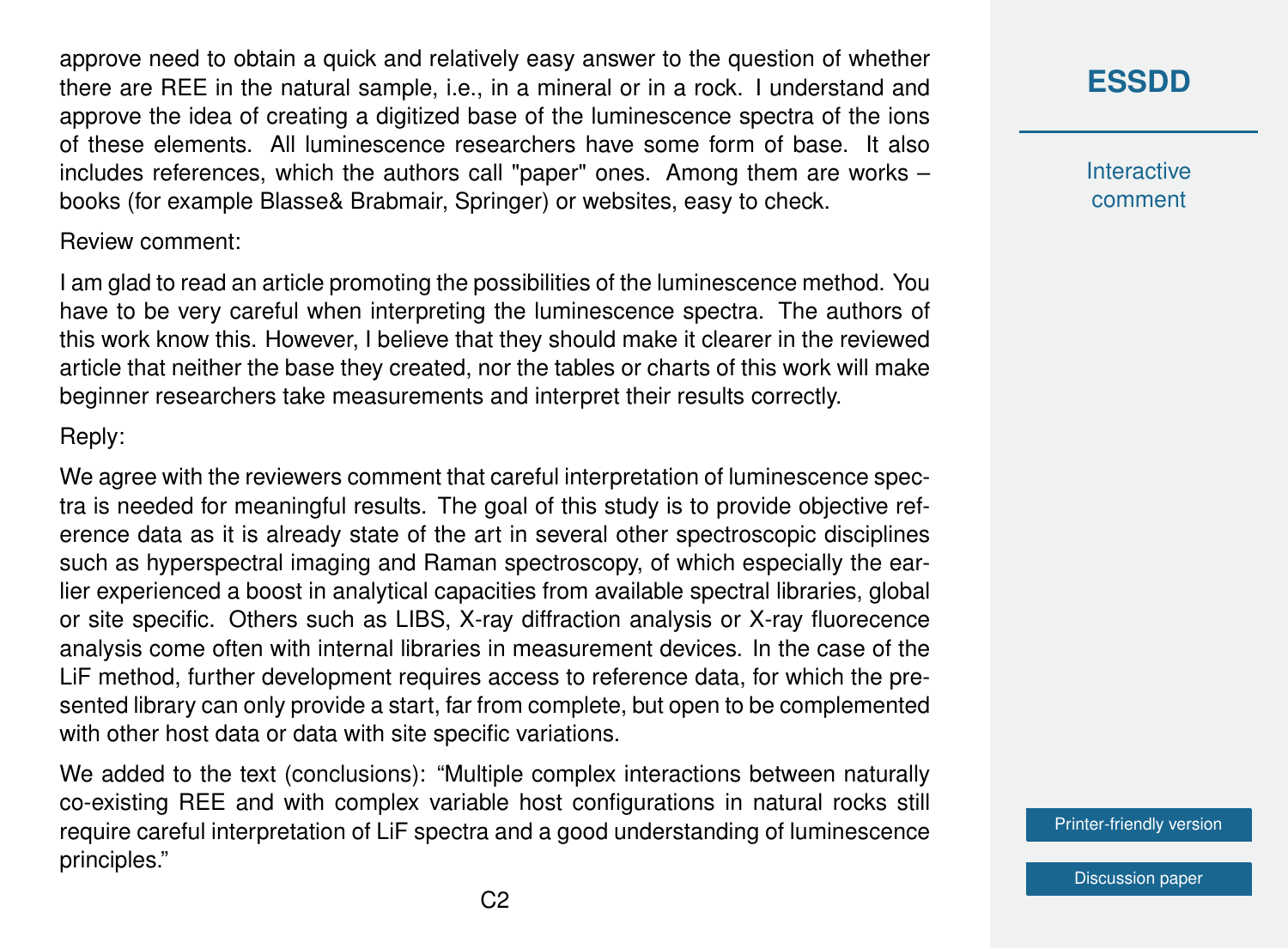### Review comment:

I cannot define the target audience of this work. If the group of readers is to be wide - judging from the profile of the journal - then you need to be not only substantive, but also in addition to the advantages of this method, very clearly indicate its limitations. The recommendations in Figure 9 will not suffice. If this work is to assist a wide range of drill developers, those who have not had much experience with luminescence measurements, readers should also be alerted to how samples are prepared for measurement. I don't know if they will be separate grains or cuts. In the latter case - it would be a reflective measurement, i.e., different than for base materials. I do not know if such reflective luminescence spectra were made - you can only see absorption ones.

Reply:

The target audience is primarily in the field of exploration, and in particular the developers of advanced data processing routines for spectral analysis, but also may be seen in further research fields working on the REE luminescence in natural rocks or artificial compounds.

We added to the text in the abstract: "Primarily addressing the raw material exploration sector, it aids particularly the development of advanced data processing routines for LiF analysis, but also can support further research on the REE luminescence in natural rocks or artificial compounds."

... and in the last paragraph of the introduction: "Our study aims to provide a useful database for mineral characterisation in LiF-based REE exploration, where particular target groups are developers of advanced data processing routines and of technical implementations, but also various scientists working on further aspects of REE luminescence. "

With our focus on data analysis and processing, material preparation lies beyond the

### **[ESSDD](https://essd.copernicus.org/preprints/)**

**Interactive** comment

[Printer-friendly version](https://essd.copernicus.org/preprints/essd-2020-296/essd-2020-296-AC2-print.pdf)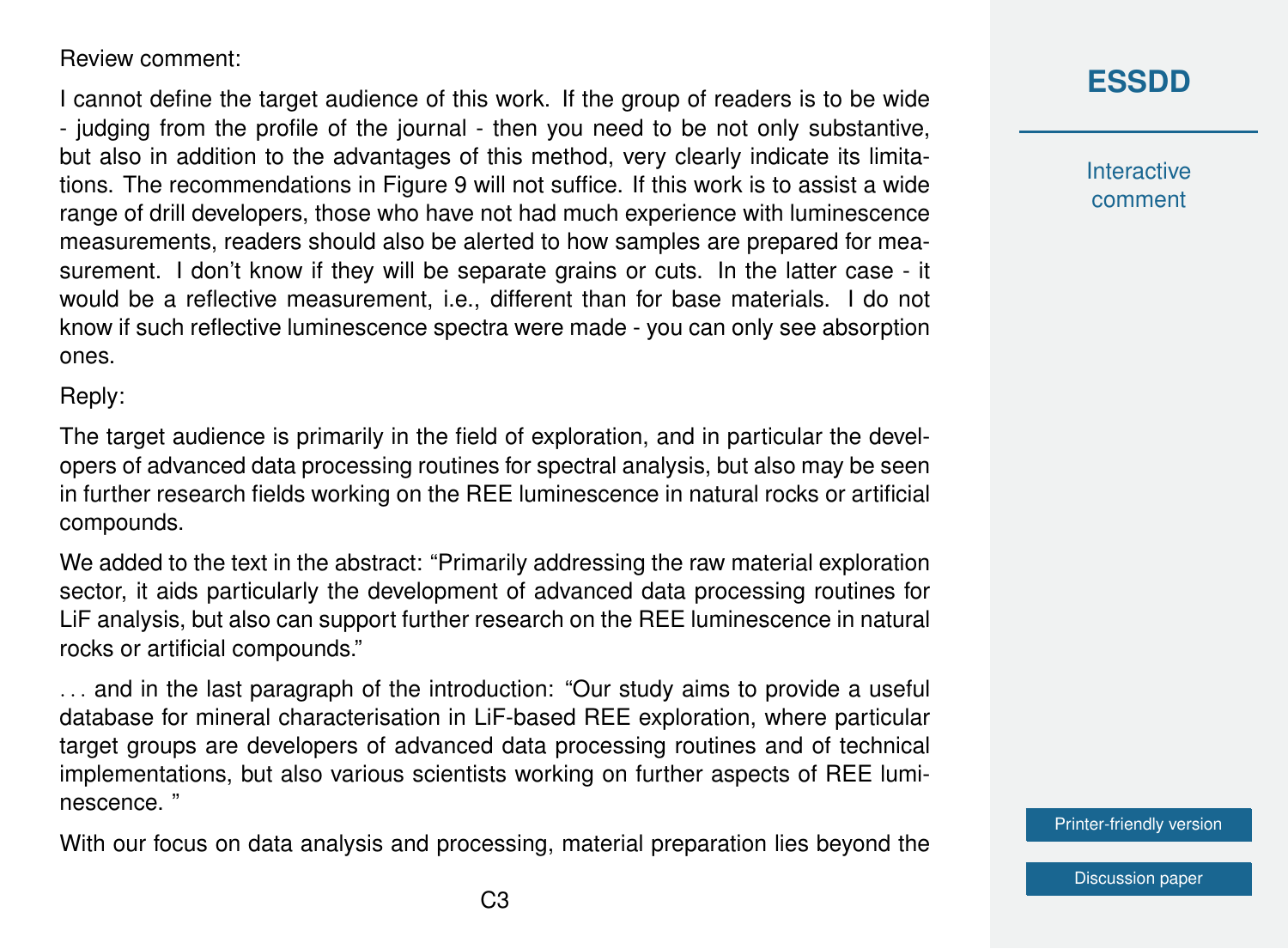scope of our study. Concerning the mode of measurement, we like to point out that typically luminescence measurements are conducted in backscattering mode, where the emitted luminescence is collected in the same or at least almost same direction as from where the excitation light came. In this configuration all presented measurements were taken (see Fig. 2 in the manuscript). We added a sentence to chapter 2.2: "The configuration represents a typical luminescence measurement setup in backscattering mode, where the light paths of excitation to the sample and emitted luminescence from the sample are parallel."

We further change the conclusions to highlight the limitations regarding 1) focus on trivalent REE and need for complementary data, 2) possible matrix luminescence and option of selective excitation, where the three laser wavelengths provide an option, but scientific in-depth analysis requires more flexible equipment, and 3) need for expert knowledge to interpret the mixed spectra resulting from complex energetic interactions in natural rocks.

#### Review comment:

I also checked the functionality of the database. The compatibility of the database files with own files from measurements made on two different devices was checked. As might be expected, the main, sometimes big problem was to choose the right scale of the Y axis to check whether or not the emission line is overlapping. When superimposing several spectra from the base and several measurement spectra, the problem was very time-absorbing. It was hard for me to notice any clear advantage over the classical method. But - maybe it's a matter of the employee's age and habits.

Reply:

Thank you for this comment and directly trying the usability of our library data! We recommend here using programming code based analysis tools that would reduce the efforts to a few (1-2) lines of code to scale the reference spectrum to the observed data. As stated in above review responses, our target audience are in particular developers

### **[ESSDD](https://essd.copernicus.org/preprints/)**

**Interactive** comment

[Printer-friendly version](https://essd.copernicus.org/preprints/essd-2020-296/essd-2020-296-AC2-print.pdf)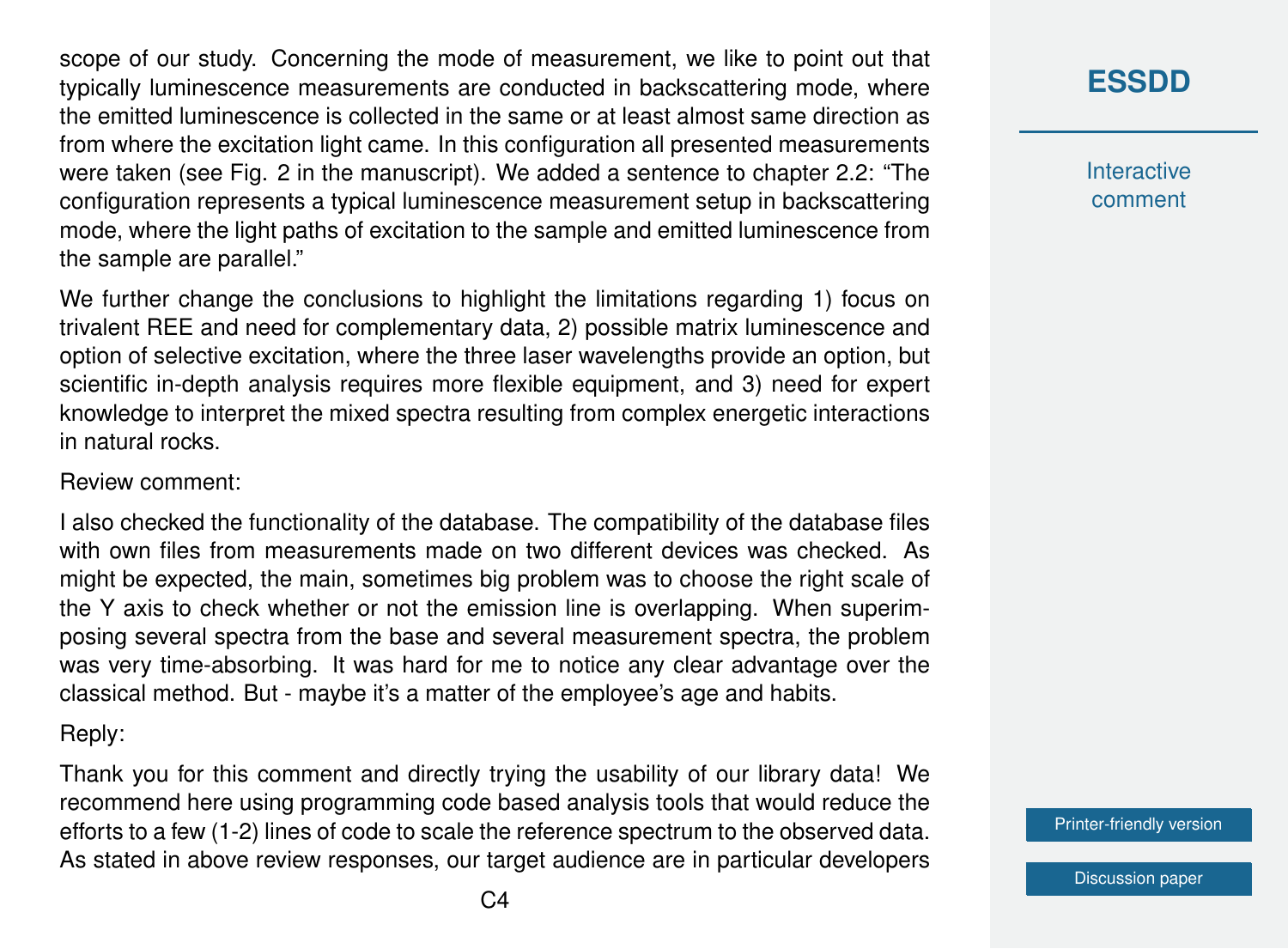of data processing tools, which then would increase efficiency in analysis of large data sets as required e.g. in the case of drill-core scans.

Positive detailed comments

Review comment:

1. the authors know the commonly measured effect that the emission bands of 4f ions are often split into components and that the emission may come from several closely spaced energy levels (Pr3 +);

Reply:

Thank you. This agrees to our intension to make such data available for further use and comparison.

Review comment:

2. the measurements that have been taken are summarized in the figures 3-7 and in Tables 1-4, in particular in Figure 9, is a summary for workers who are starting their research on lanthanide luminescence;

Reply:

Thank you. Besides describing our data set in detail, the summary of lanthanide luminescence in a more general sense will hopefully support also new users.

Review comment:

3. the spectra (files) are available through reference Fuchs et al., 2020 – as .txt files, privately, I do not like such files, but they can be used. Used and compared with own data.

Reply:

Thank you. We chose the .txt file format because it can easily be loaded into many programming environments.

**[ESSDD](https://essd.copernicus.org/preprints/)**

**Interactive** comment

[Printer-friendly version](https://essd.copernicus.org/preprints/essd-2020-296/essd-2020-296-AC2-print.pdf)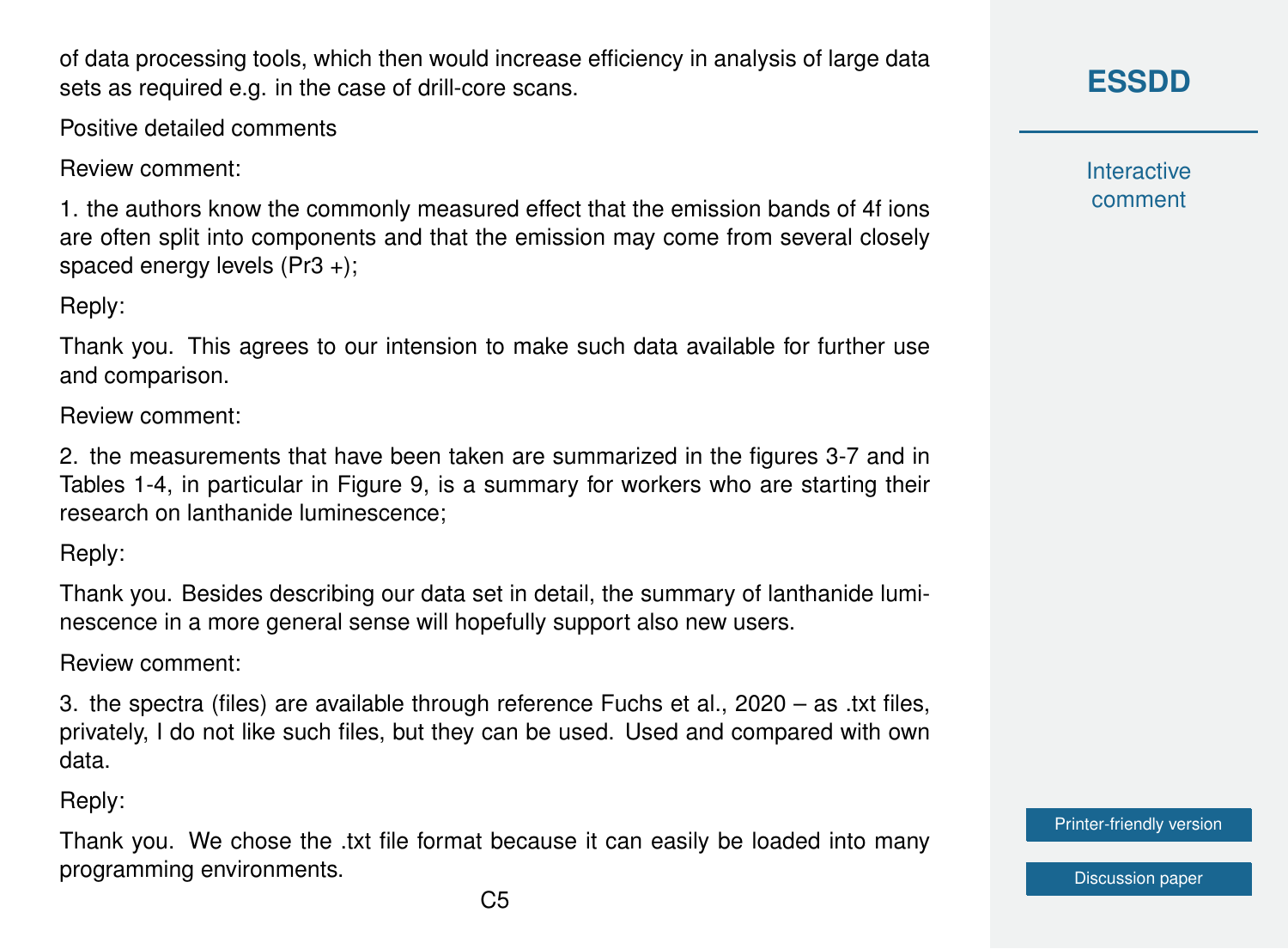Review comment:

4. the reviewed study indicates to the future researcher many cases that require additional research - e.g. the presence of  $Sm(3+)$  beside to  $Eu(3+)$ , and  $Pr(3+)$  beside to  $Sm(3+)$ . It has rightly been noted that the 611nm -615nm line from  $Eu(3+)$  may be missed if Sm3 + is also present in the sample. However, the excitation spectra of the two ions differ, so it should be recommended to perform them;

Reply:

Thank you. We discuss such energy transfers between REE more in detail using the application example (see chapter 4.2).

We added the reviewers note in an additional sentence: "The intensified diagnostic Sm3+ versus relatively weak Eu3+ emission lines suggest an energy transfer. The energetic transfer to Sm reduces particularly the Eu3+-diagnostic emission lines at 613 - 622 nm to very low signal intensities. In the 325 nm excited spectrum, those Eu3+ emission lines at 613 - 622 nm may be present as weak signals as well as those around 700 nm, but the prominent Dy3+ lines preclude an unequivocal identification."

and also changed the section to emphasise further on details observed in the example case illustrated in Fig. 11.

The value of performing measurements with different excitation spectra is discussed in the 2nd paragraph of the application example chapter 4.2., e.g. with: "... Blue lasers being suitable for both, Pr and Sm, complicate their differentiation, while for Dy3+ and Nd3+ selective excitation with UV (e.g., 325 nm) or green (e.g., 532nm), respectively, provides an option. . . ." and further on.

Review comment:

5. the proposed set of measured spectra may be applicable and helpful, but be aware of its limitations.

**[ESSDD](https://essd.copernicus.org/preprints/)**

**Interactive** comment

[Printer-friendly version](https://essd.copernicus.org/preprints/essd-2020-296/essd-2020-296-AC2-print.pdf)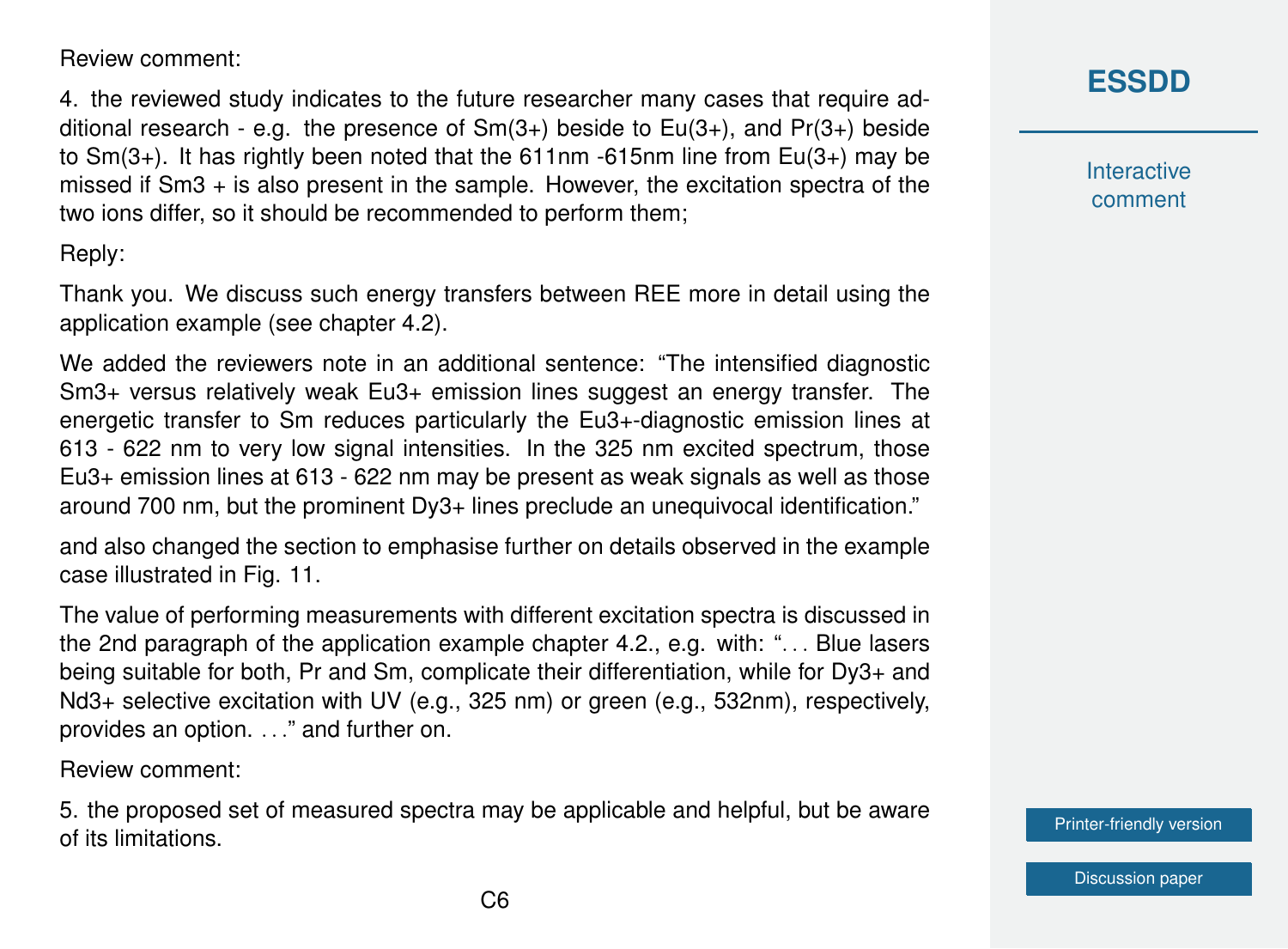Reply:

Thank you for this comment. We exemplify limitations using the application case in chapter 4.2 and point at the need for expert knowledge and in-depth analysis in research in our conclusions.

Some critical remarks:

Review comment:

1. In my opinion, the material prepared as in the reviewed article cannot be called "the base".

Reply:

We use the term in the sense of a base for comparison.

To clarify, we changed in conclusion "base" to "objective database" and "needed basis" to "needed functionality"

Review comment:

2. The Authors' results allow only a fairly approximate verification of the presence of these ions in the tested sample.

Reply:

As the reviewer stated above, the data alone cannot replace the need for expert knowledge, but the example illustrates how the REE library can provide the data base for comparison may it be for manual/visual comparison or for automated processing approaches. The goal is, to identify the potential candidates responsible for the observed emission bands.

We added in conclusions "However, usage of the library for visual comparison or implementation into innovative automated data analysis routines facilitates identification of most probable REE candidates responsible for observed luminescence also in cases **[ESSDD](https://essd.copernicus.org/preprints/)**

**Interactive** comment

[Printer-friendly version](https://essd.copernicus.org/preprints/essd-2020-296/essd-2020-296-AC2-print.pdf)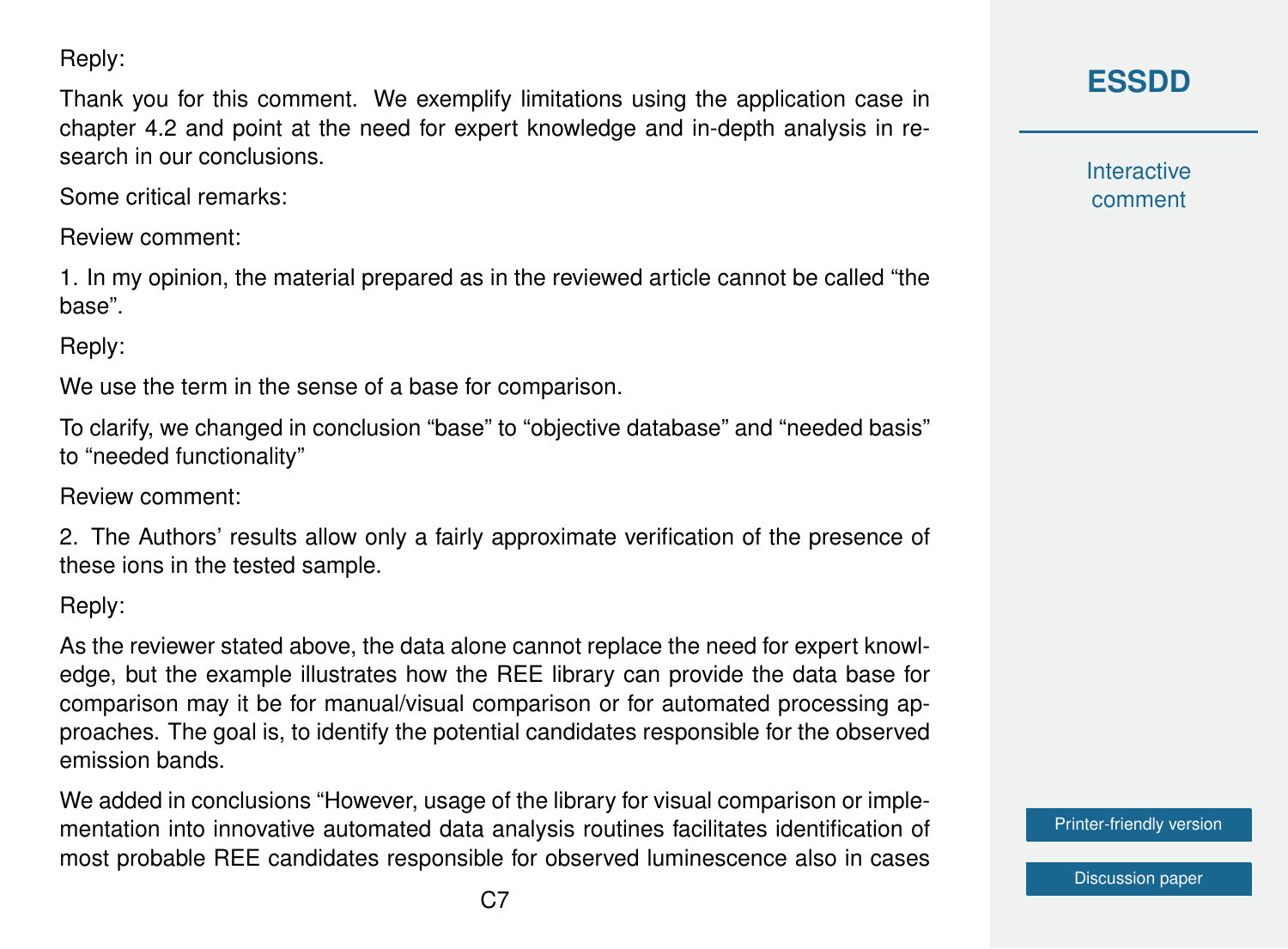of similar emission lines, but cannot replace the need for expert knowledge."

Review comment:

3. Only 3+ ions were tested, but what about the ubiquitous Eu2+? between Ce(3+) and  $Eu(2+)$  there is often an energy transfer and the band from  $Eu(2+)$ , very often in 415-460 nm range, is more intense than from Ce?

Reply:

We agree with the reviewer's comment that in applications to rocks and minerals energy transfer is an important issue to be considered! We already had included in the initial submission (first paragraph of application example in discussion, chapter 4.2):"Applications of the LiF spectral library for automated REE identifications have to deal with effects from overlaps, masking or energy transfer when several REE are present in the studied material. The presence of multiple REE may influence relative emission intensities and also the highly variable crystal field in natural samples may influence exact emission line positions."

We added to conclusions (see response to general comments above): "Multiple complex interactions between naturally co-existing REE and with complex variable host configurations in natural rocks still require careful interpretation of LiF spectra and a good understanding of luminescence principles."

We also agree with the reviewers point that several REE of different valence such as Eu2+ are relevant for application cases. Here with this contribution, we started with the well described set of trivalent REE, but as we state in the manuscript, the library will benefit largely from additional data.

We added to the conclusions: "Yet, the presented library is limited to trivalent REE hosted in orthophosphates. Complementary spectral data of other economically relevant REE configurations (e.g. divalent REE or other host minerals) are needed to further improve LiF capacities in REE exploration."

**[ESSDD](https://essd.copernicus.org/preprints/)**

**Interactive** comment

[Printer-friendly version](https://essd.copernicus.org/preprints/essd-2020-296/essd-2020-296-AC2-print.pdf)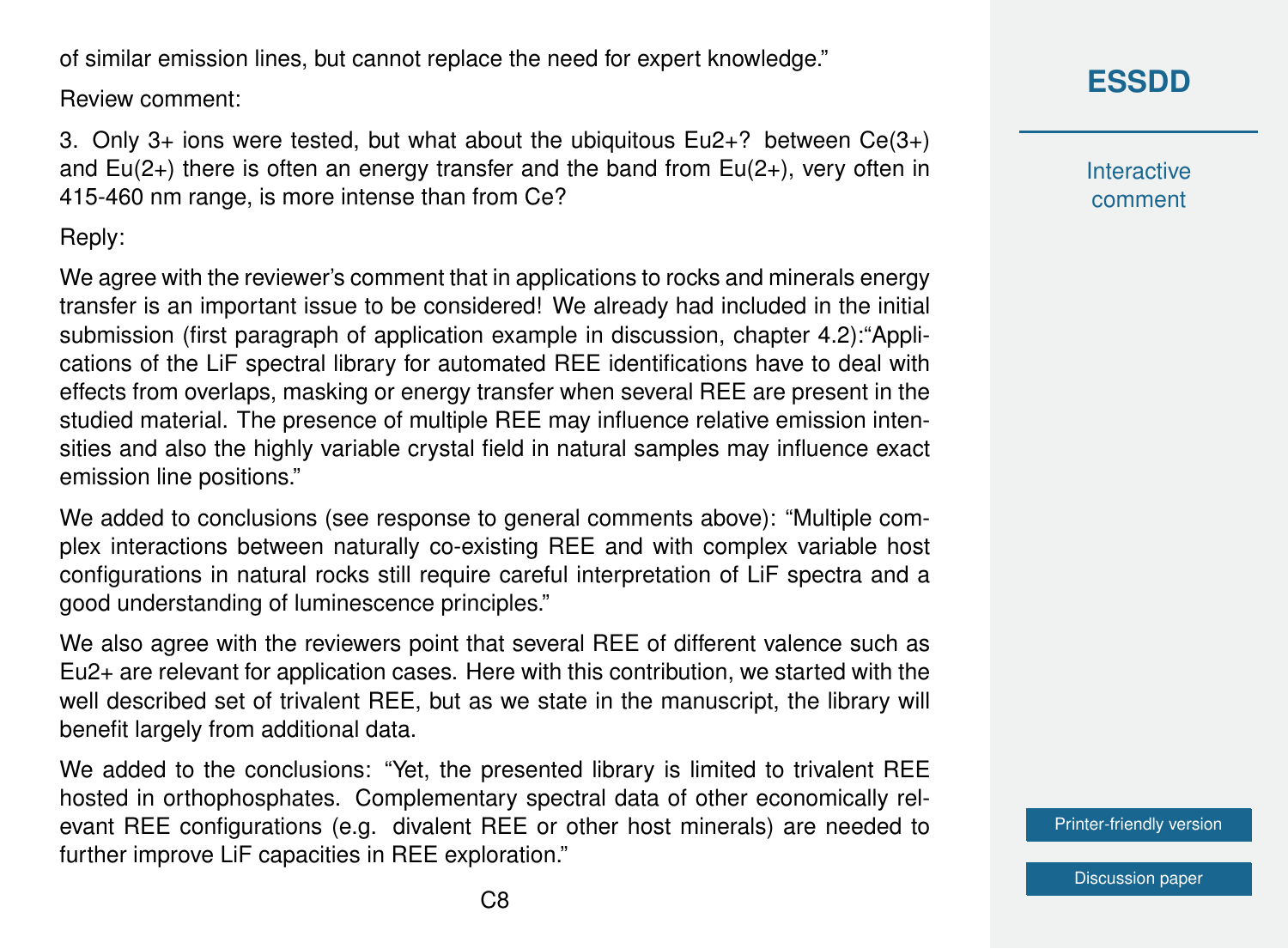Review comment:

4. The photoluminescence spectrum of the tested sample will show the presence of the center, in this case the 4fn ion, when it is excited to glow with the appropriate energy. In the case of this article - a laser line of the appropriate length. This is a basic and known fact.

### Reply:

As already stated by the reviewer, the circle of readers of the article cannot be sharply defined, although from our perspective the main target group is found in the field of raw material exploration and mineral characterisation. We are of course aware that this must lead to minor repetitions of textbook knowledge, but we consider this unavoidable in the interest of readability for a wide range of potential readers. Additionally, we believe the presentation of a new spectral library data set requires a solid description of the materials luminescence properties. Based on that, our application example serves as a show case to illustrate how the reference spectra in combination with the three different laser wavelengths can support differentiation of REE.

#### Review comment:

What is shown in Figures 3-8 and in Tables 2, 3, 4, is commonly known from the "paper" literature, the references that the authors of this work wish to escape from.

### Reply:

We present the Fig. 3-8, because those are the measurement results associated with the published reference data and therefore, are included to document the detailed luminescence properties of the reference material. We see it as a positive fact and proof of the quality of the reference material that the data agrees to published literature. We further give reference to the published work that represents the respective literature and hence, believe that we link our work clearly and transparently to the state of the art. We would further like to note that we consider the scientific information as the **Interactive** comment

[Printer-friendly version](https://essd.copernicus.org/preprints/essd-2020-296/essd-2020-296-AC2-print.pdf)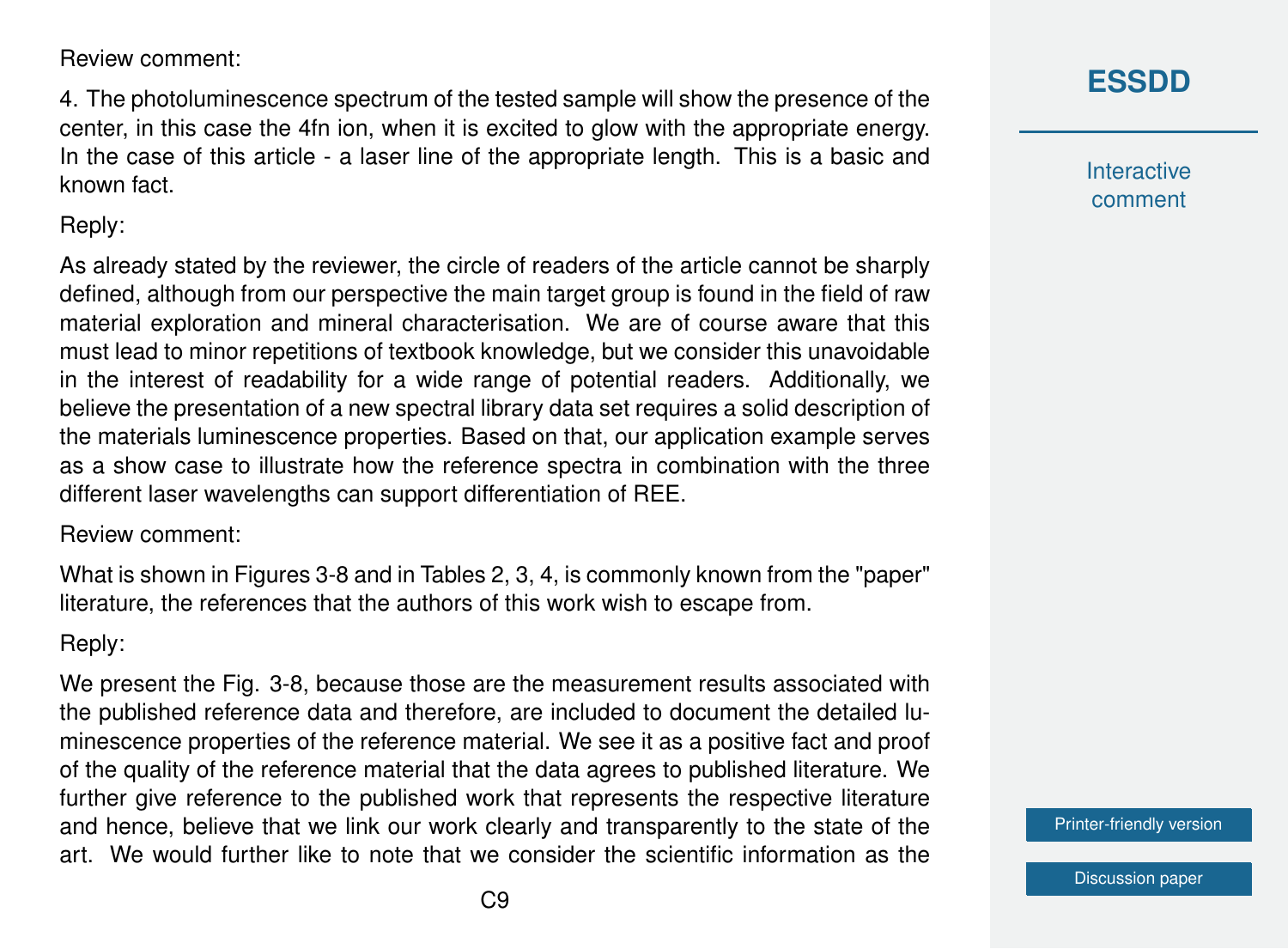decisive criterion and not the way of its presentation. However, the electronic/digital availability of verified information allows a faster integration into automated processes and reduces the risk of transmission errors and knowledge loss.

Review comment:

5. The measurements were made for standards of only one lanthanide phosphate. And yet, the presence of several lanthanide ion together in minerals, as is usual, may cause problems in their unambiguous identification. In my opinion, the automation of digitized measurements proposed by the authors may lead to numerous errors. It must be remembered that the 4f ions that appear next to each other can transmit the emitted energy (energy transfer effect), in a sense obscure each other. In this situation, it is of great help to perform excitation measurements for individual emission lines. This problem was mentioned in the reviewed work quite briefly, and it is very complex. Even the measurements shown in Fig. 8 show how much excitement measurements are needed. For this reason, the spectra in the earlier Figures 3-7 and Tables 2-4 cannot be considered sufficient for the correct / final identification of the 4f ions. Measurements made for excitation with 3 laser lines can actually be very helpful in checking the presence of some lanthanide ions in the tested sample, but in my opinion, they will not replace the full / fuller spectroscopic characteristics of the test object. Although the wavelength of emission lines of RE ions, apart from Eu(2+) and Ce(3+), weakly depend on the strength of the crystal field, their exact value sometimes changes depending on the matrix. An example is  $Yb(3+)$  - see literature and figure at the bottom of the review. One can therefore overlook one ion, especially when it is present in the sample in small amounts alongside another one with more intense luminescence. Moreover, the intensity of some Eu(3+) transitions depend on the site symmetry and could be very weak.

Reply:

Thank you for this thoughtful comment. The focus of our paper presenting a spectral

**Interactive** comment

[Printer-friendly version](https://essd.copernicus.org/preprints/essd-2020-296/essd-2020-296-AC2-print.pdf)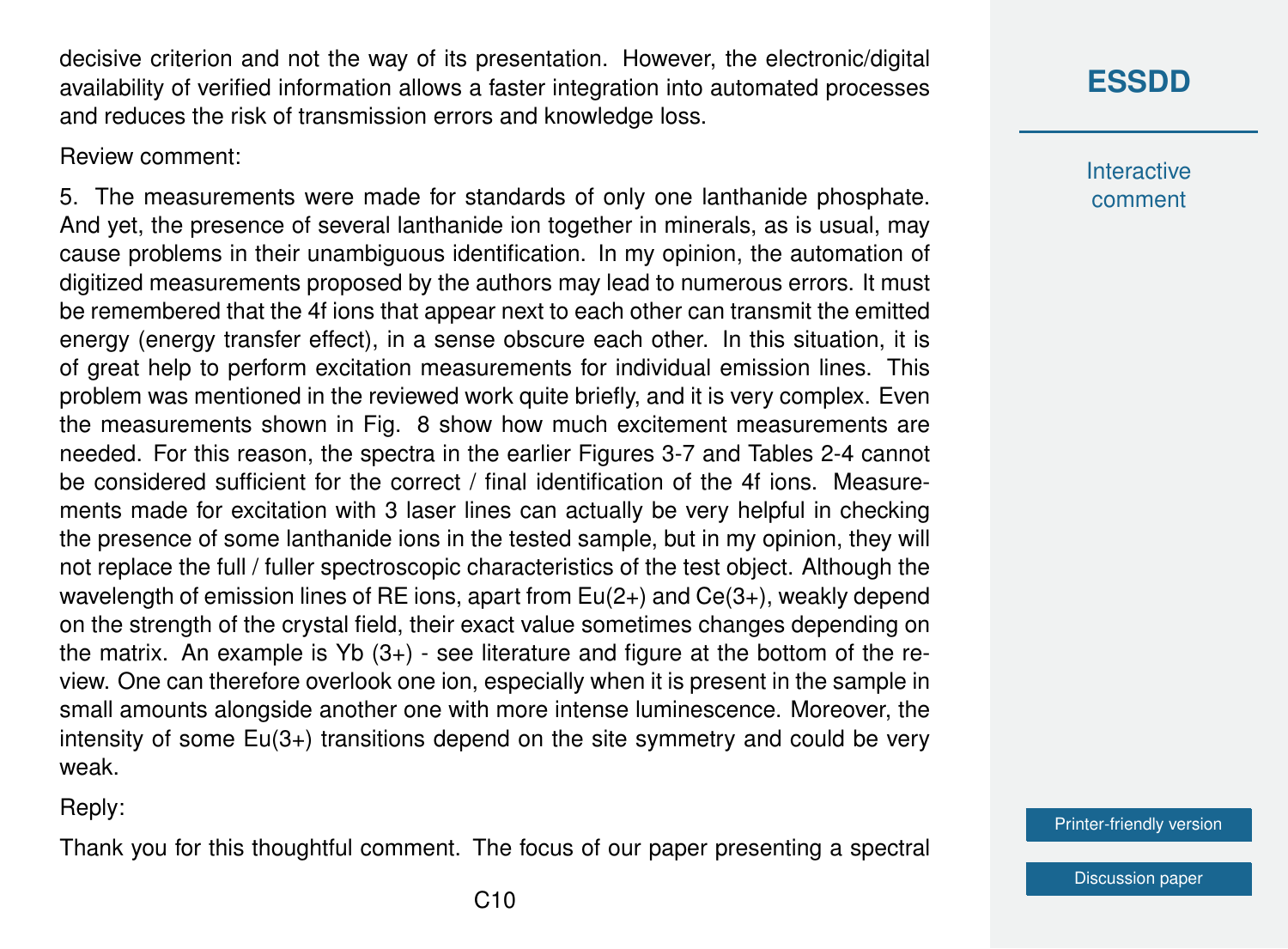REE library cannot cover all the effects occurring in natural rocks, but we agree that careful evaluation and no straight simplified REE identification is possible in many applications. As replied to your general comment above, we added text to the conclusions to emphasise on the complex interactions between naturally co-existing REE and the need for expert knowledge.

Review comment:

6. The luminescence efficiency of individual ions in the same matrix is different. Comparing the spectra on an arbitrary scale may introduce the (younger) researcher to erroneous conclusions. For example, for the excitation of 323 nm and 1: 1 proportion of Dy and Eu (0.1%) in the phosphate glass, the emission bands from Dy are much stronger than the Eu (3+)bands; actually, a very weak band at 611 nm is visible. Using only the 325 nm laser excitation, it cannot be concluded that  $Eu(3+)$  is present in the tested sample.

Reply:

We assume, this comment refers to Fig. 11. Yes, it is exactly what we observe, the 325 nm laser excitation results in much stronger Dy emissions and Eu(3+) is only distinguishable during 442 nm laser excitation. Arbitrary units are necessary because of the offset of the spectra from different laser excitation wavelengths and for better visualisation of the observed emission lines in individual spectra. Also the reference spectra are scaled to illustrate the potentially matching peaks.

We added a comment to the figure captions: "The measured spectra from the three different laser excitation wavelengths are offset and luminescence intensities of individual spectra are scaled for better visualisation of observed emission lines and potential reference emission peaks (arbitrary units: comparison of signal intensities between spectra is not meaningful)."

We also added to the text for discussing the application example: "In the 325 nm excited

**[ESSDD](https://essd.copernicus.org/preprints/)**

**Interactive** comment

[Printer-friendly version](https://essd.copernicus.org/preprints/essd-2020-296/essd-2020-296-AC2-print.pdf)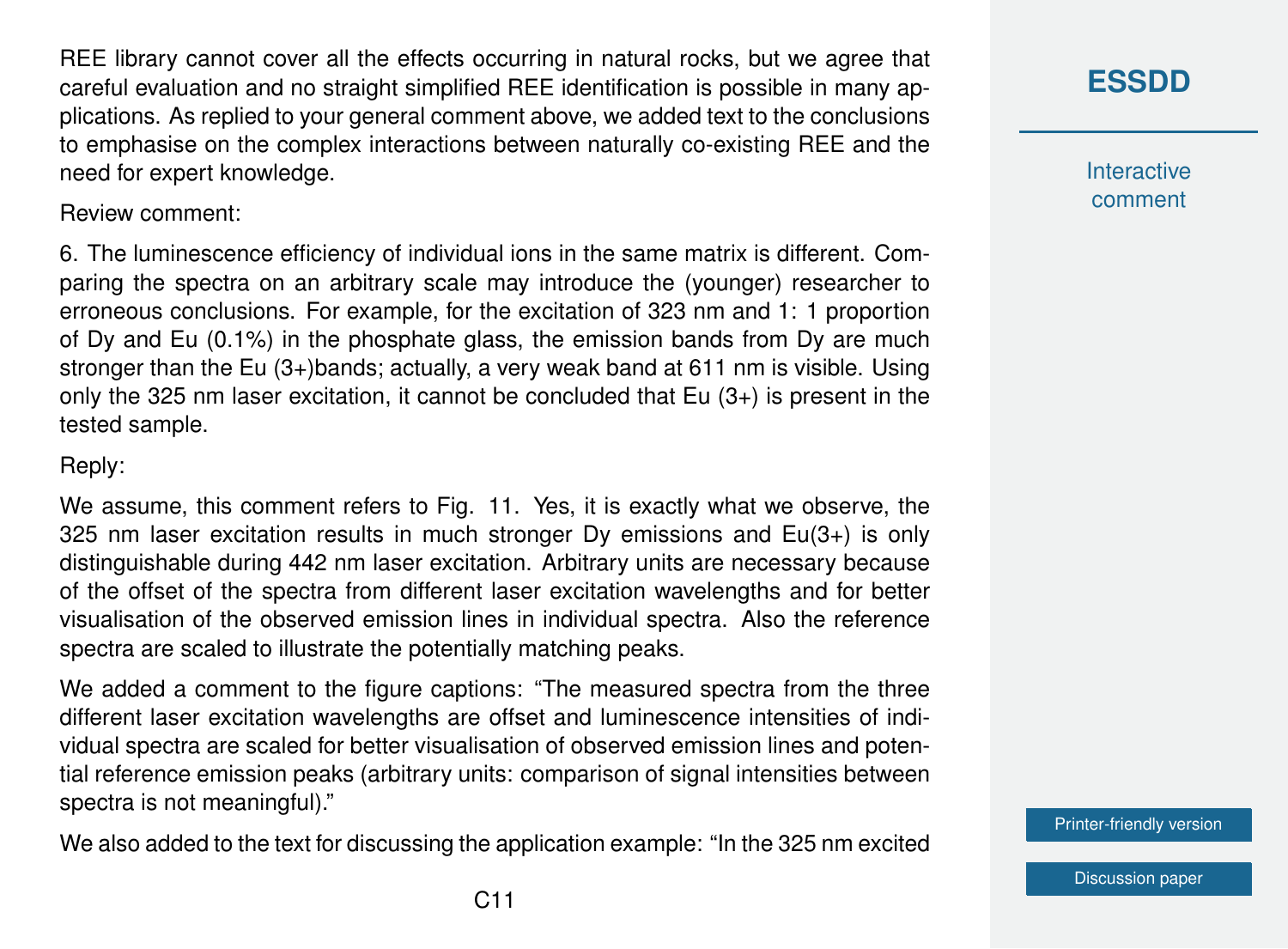spectrum, those Eu3+ emission lines at 613 - 622 nm may be present as weak signals as well as those around 700 nm, but the prominent Dy3+ lines preclude an unequivocal identification."

Review comment:

7. There is no indication of the detection limit of the ion; this can be checked in previously published (paper) articles, for example for phosphate glasses subsidized with 4f ions.

### Reply:

Although we recognize that questions of detection limits of individual ions are of high scientific value, they did not play a decisive role in the current state of our investigations, nor do we see any direct impact at the moment on the goals we have set for our presented study.

As discussed above, the luminescence intensity of some RE ions depends strongly on the particular lanthanide content of every sample, due to e.g. energy transfer. Furthermore, each particular luminescence setup will have differing detection efficiencies and signal-to-noise-ratios, which together with different sample surface roughnesses, affects strongly such values. Thus we note, that any such claims of detection limits might be of limited value to the reader, which is why we did not investigate detection limits in our study. Nevertheless, in further investigations on case studies with REE enriched rocks this may represent a decisive factor, and we will of course take this into account as well as the literature named by the reviewer.

Review comment:

8. The results and "base" can certainly be treated as an auxiliary statement.

Reply:

We assume this corresponds to critical remark no. 1. We changed the wording. For

**Interactive** comment

[Printer-friendly version](https://essd.copernicus.org/preprints/essd-2020-296/essd-2020-296-AC2-print.pdf)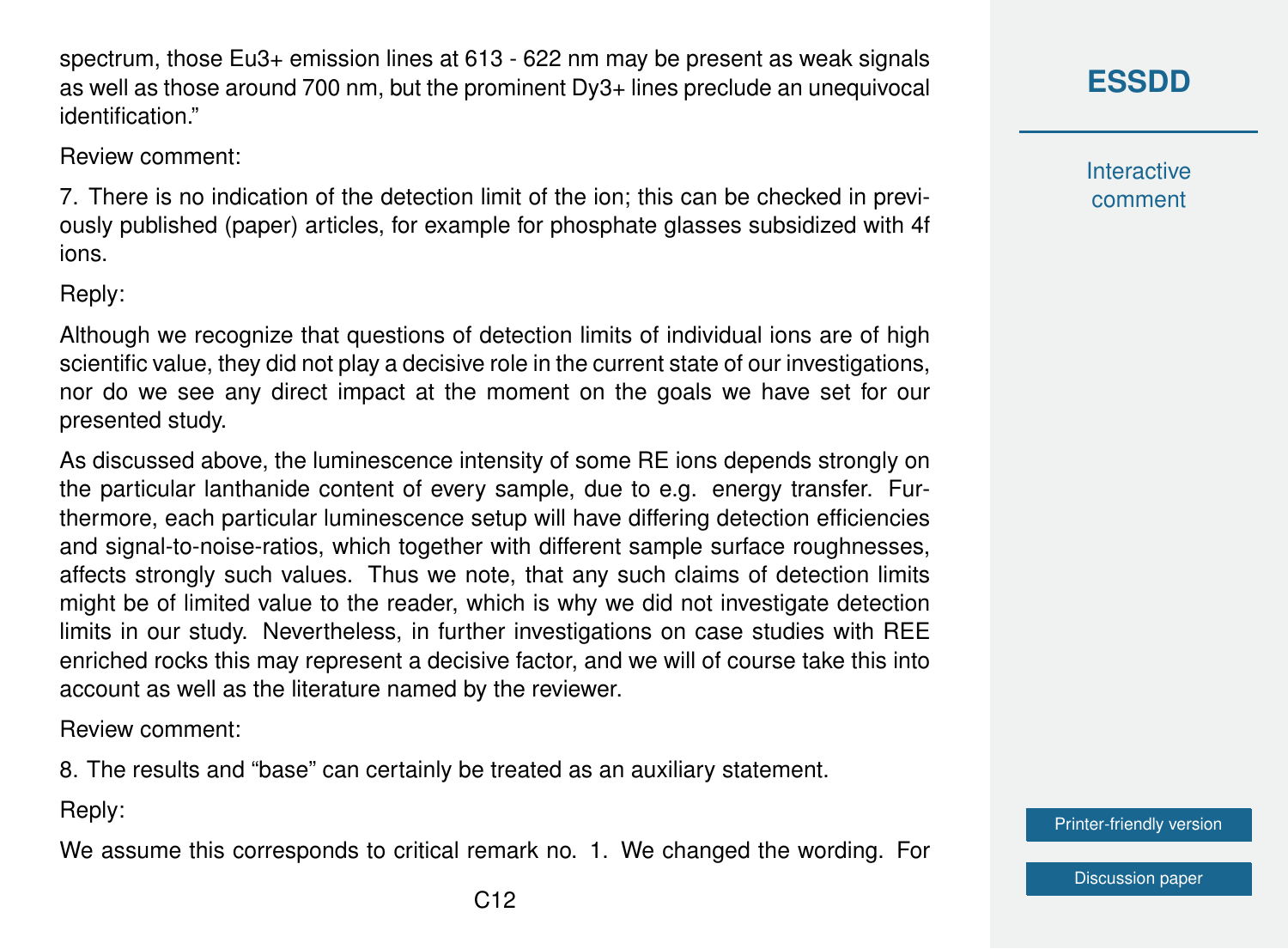details, please see our corresponding response above.

Review comment:

9. Of course, authors can only measure the available laser lines. Therefore, for precise identification tests, I will recommend other measurements, as in the reference Czaja et al., (2013) Journal of Mineralogical and Petrological Sciences, 108, 47-54, https://doi.org/10.2456/jmps.111229

Reply:

We agree that most efficient REE excitation may be achieved with wavelengths other than the here employed ones, but this was not the scope of our study. We aimed at reducing excitation efforts to a reasonably limited number of wavelengths and evaluate how well REEs can be determined. This is useful in terms of future implementation in raw material exploration and development of respective technical devices.

We added to the introduction (compare reply to the 2nd general comment): "Our study aims to provide a useful database for mineral characterisation in LiF-based REE exploration, where particular target groups are developers of [. . .] and of technical implementations . . ."

One of the goals was listed already to be "(2) investigating the suitability of three standard laser wavelengths (325 nm, 442 nm, 532 nm) with respect to excitation efficiency and selectivity, " and we added to conclusions: " The three investigated laser wavelength may provide the ground for robust technical solutions of a LiF sensor in exploration. "

We are aware of the publications from Czaja et al. and also cited two of them in the presented manuscript as well as used the CSIRO luminescence database, where Czaja et al is cited. Additionally, we added a to the conclusions: "Detailedexcitation spectra as well as time-resolved luminescence measurements represent valuable options for further insights into the causes and mechanisms behind the observed spectra (e.g. Czaja **Interactive** comment

[Printer-friendly version](https://essd.copernicus.org/preprints/essd-2020-296/essd-2020-296-AC2-print.pdf)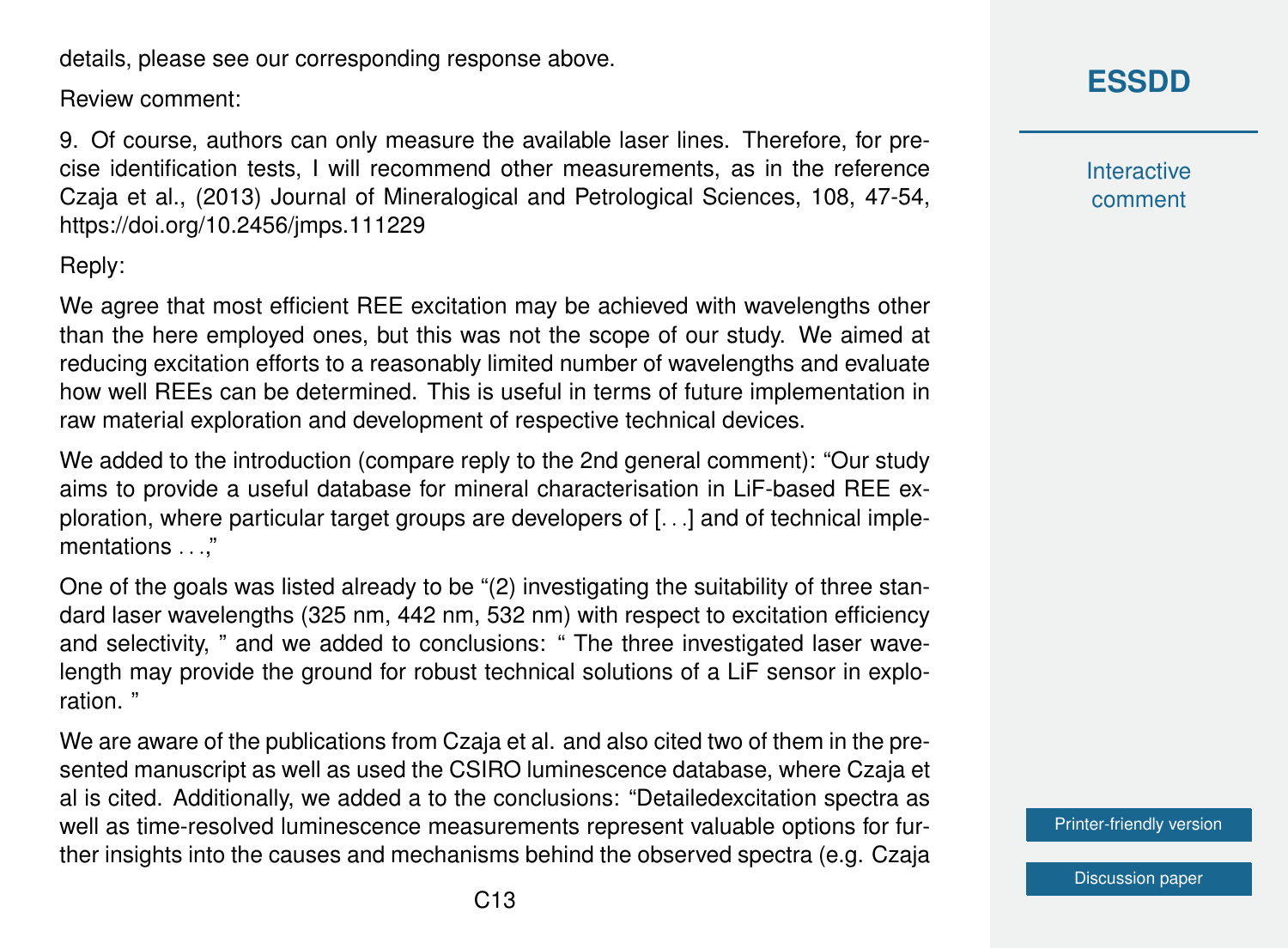et al., 2013; Gaft et al., 2005).." to account for the need of more specific excitation conditions on most research applications.

Some minor / detailed comments:

Review comment:

1. Line 170: I do not know the mineral for which Ce(3+) emission band has been measured at 540 nm . I purpose to delete this value. The Ce (3+) is of great economic importance. Perhaps it should be written a little more clearly that the position of the emission band of this may change depending on the material / mineral in which it occurs.

Reply:

We changed the sentence to highlight the maximum at 420 nm (540 nm was only the upper range limit of the full width half maximum estimate, we removed the value): "For CePO4, the excitation results in a broadband emission with a maximum at 420 nm (Fig.4)"

Review comment:

2. Line 250-255: Sm(2+) luminescence is measured ONLY at low temperature (see, for example Gaft et al., 2005 page 142)

Reply:

Thank you for this comment! This clarifies also, why the 734 nm emission line is not observed.

We changed the sentence: "Influences from Sm2+ centres are considered to be unlikely because of measurements at room temperature and absence of the 734 nm emission line (Gaft et al., 2005)"

Review comment:

## **[ESSDD](https://essd.copernicus.org/preprints/)**

**Interactive** comment

[Printer-friendly version](https://essd.copernicus.org/preprints/essd-2020-296/essd-2020-296-AC2-print.pdf)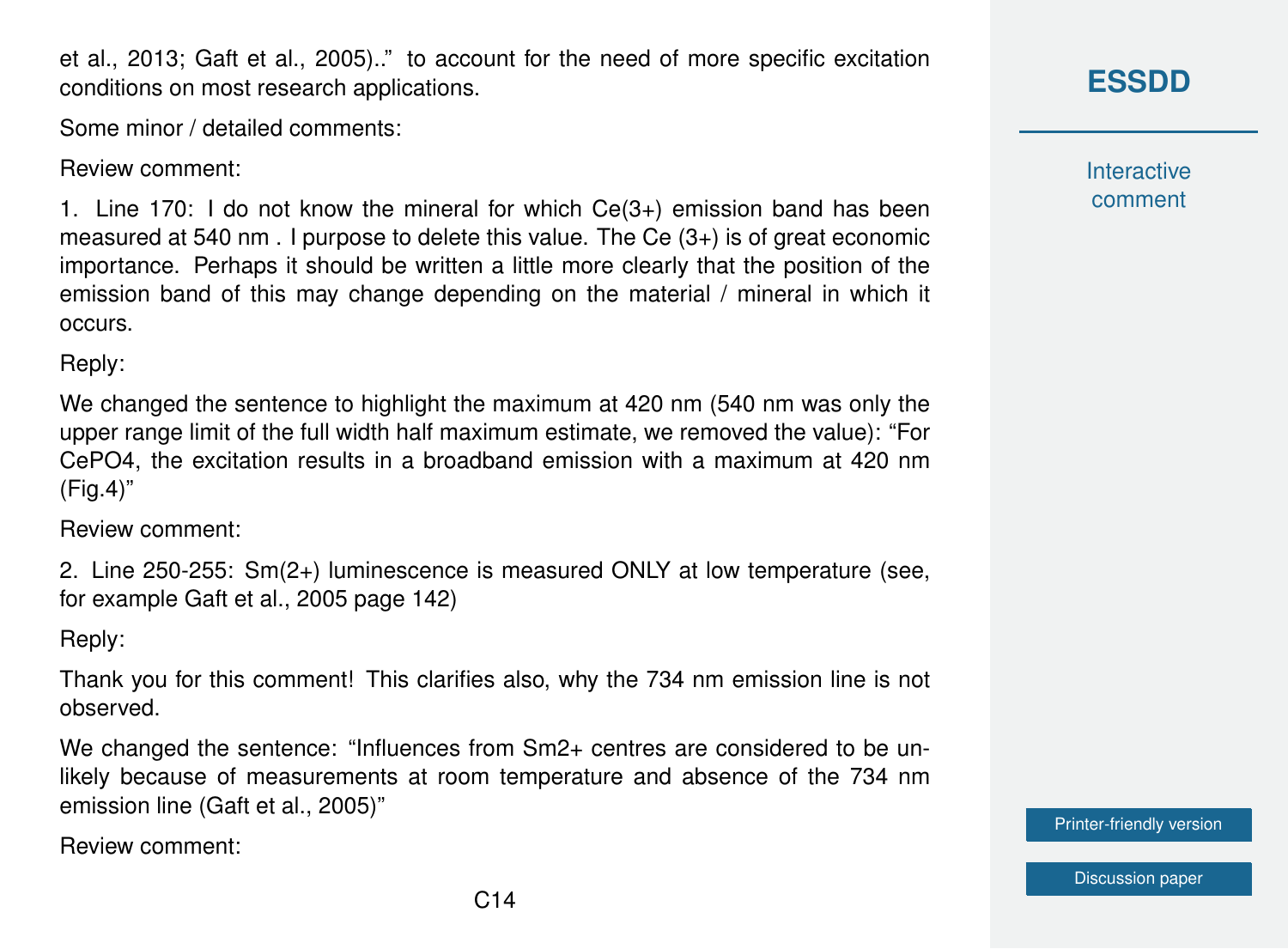3. The 4fn ions often substitute for Ca  $(2+)$ . However, Mn2  $+$  is quite common in Ca minerals, so in the measured spectra gives an intense emission band, from about 600- 700 nm. It often obscures emissions from Sm(3+), Eu(3+) and Pr(3+). So - how to get out of such a situation? In many minerals containing 4fn ions, luminescence can be caused by other centers, not only Mn(2+), also anions of WO4 MoO4 CrO4, TiO6 complexes, defective oxygen and others. The emission from these ions may obscure the emission from the lanthanides.

Reply:

Thank you for this valuable comment! - We assume this refers mainly to application cases, where the mentioned anions may play a role in observed spectra, while they were not reported for the used reference material (see Donovan et al. 2002).

We added the information to the application example, added the comment that respective luminescence may cause more broadened peaks, time-resolved luminescence measurements may overcome the problem of obscured REE peaks and highlight the need for corresponding reference spectra: "Additionally, we want to emphasise on the fact that anion sites in minerals, typically substituted by REEs, also can be occupied by other luminescent anions (Gaft:2005). For example, Mn2+ substitutes for Ca2+ or Mg2+, Cr3+ for Al3+ and others. Also complexes with oxygen such as WO4, MoO4, CrO4 and TiO6 may contribute to the observed spectra and then may obscure the REE emission lines at overlapping wavelengths positions. In those cases, complementary reference spectra for the corresponding anions and complexes would help a correct identification, while more detailed luminescence measurements such as time-resolved detection are needed to unravel REE emissions behind the often broader peaks such as from Mn2+."

Review comment:

4. The excitation band at 442 nm is favored primarily for  $Pr(3+)$ , and to some extent also for Sm (3+). In order to distinguish between these ions, it is more advantageous

**Interactive** comment

[Printer-friendly version](https://essd.copernicus.org/preprints/essd-2020-296/essd-2020-296-AC2-print.pdf)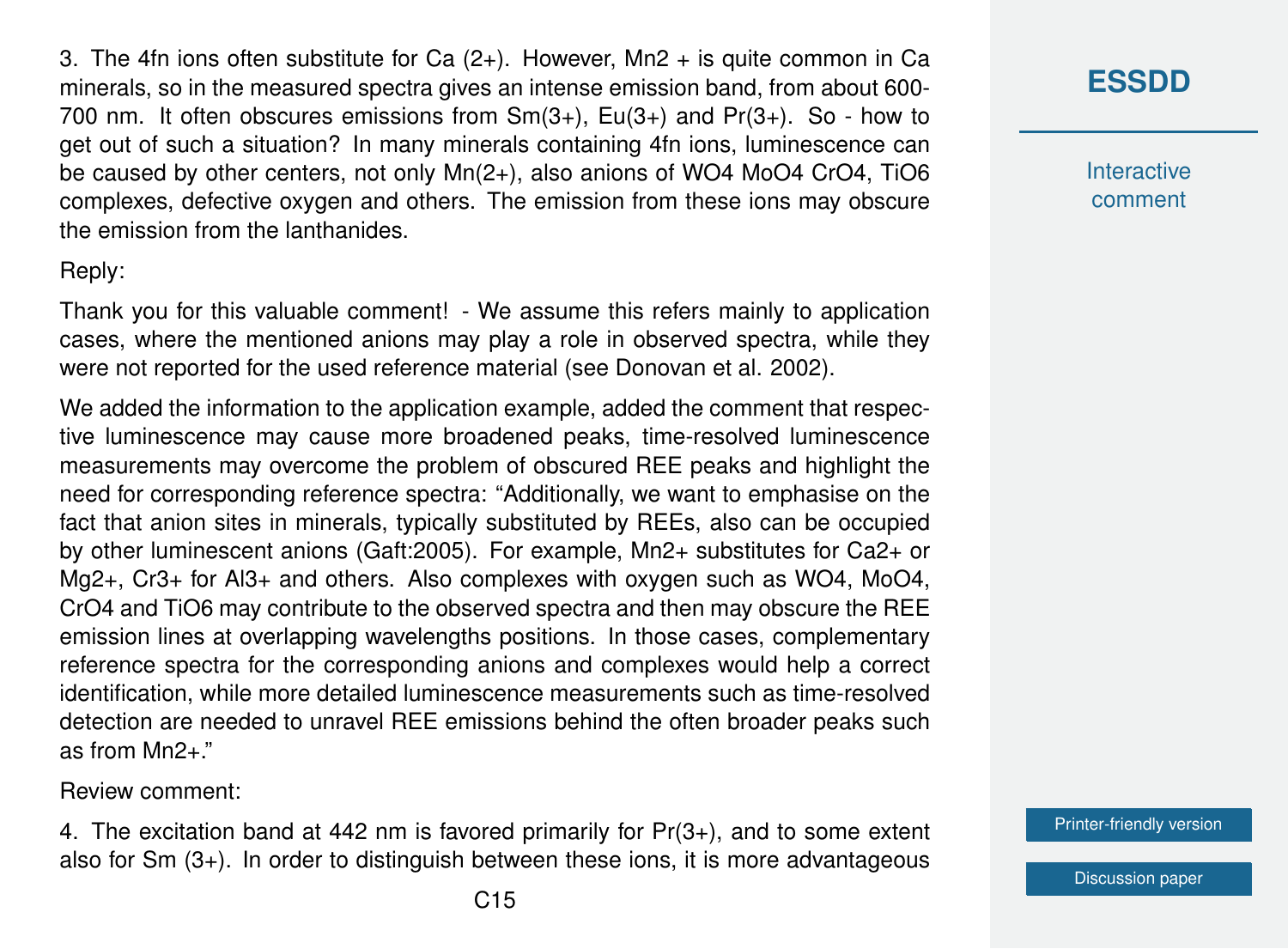to use different excitation wavelengths, also, by the way, not to lose Eu(3+). However, I am not sure if this line efficiently excites Er(3+) (Fig. 6 and Table 3). According to my (and other reference) data, the emission intensity of  $Er(3+)$  is more than 3 times weaker for this excitation, compared to the excitation of 377 nm.

### Reply:

Our data showed that UV excitation at 325 nm caused a broad band emission masking the emission band around 550 nm that is also described in the literature for e.g. apatite (e.g. Gaft et al. 2005, page 163/164 ) depicted in Fig. 9. The excitation at 442 nm showed successful to unravel the previously hidden emission band and compared to absorption characteristics shown in Fig. 8, the laser line at 442 nm coincides with an absorption feature of Erˆ3+ suggesting suitable conditions. We also show in Fig. 9 that excitation at 532 nm is also successful, but cannot record the 550 nm emission band due to filter setting to separate the laser line from the recorded spectrum.

For clarity, we add to the text (discussion chapter 4.1): "For example in the case of Er3+, efficient laser excitation lines are commonly reported to be in the UV or green spectral range (e.g. Gaft et al., 2005). Our results, however, show a broad-band emission when using a UV laser that obscures the emission band around 550 nm. The use of the 442 nm laser excitation enables to record this emission, which would remain at wavelengths shorter than the detection range, when using a 532 nm laser, although the latter shows as well suitable excitation conditions. Comparison the absorption characteristics depicted in Fig. 8 outlines that the 532 nm laser is close to a very efficient excitation band and hence may be preferred in many application cases, but also the 442 nm laser can provide suitable excitation conditions."

Review comment:

5. Please explain why in figure 9 it is indicated that the distinct emission bands from Eu (3+) were measured at each of the 3 excitation lines? earlier figures/tables do not confirm this.

**Interactive** comment

[Printer-friendly version](https://essd.copernicus.org/preprints/essd-2020-296/essd-2020-296-AC2-print.pdf)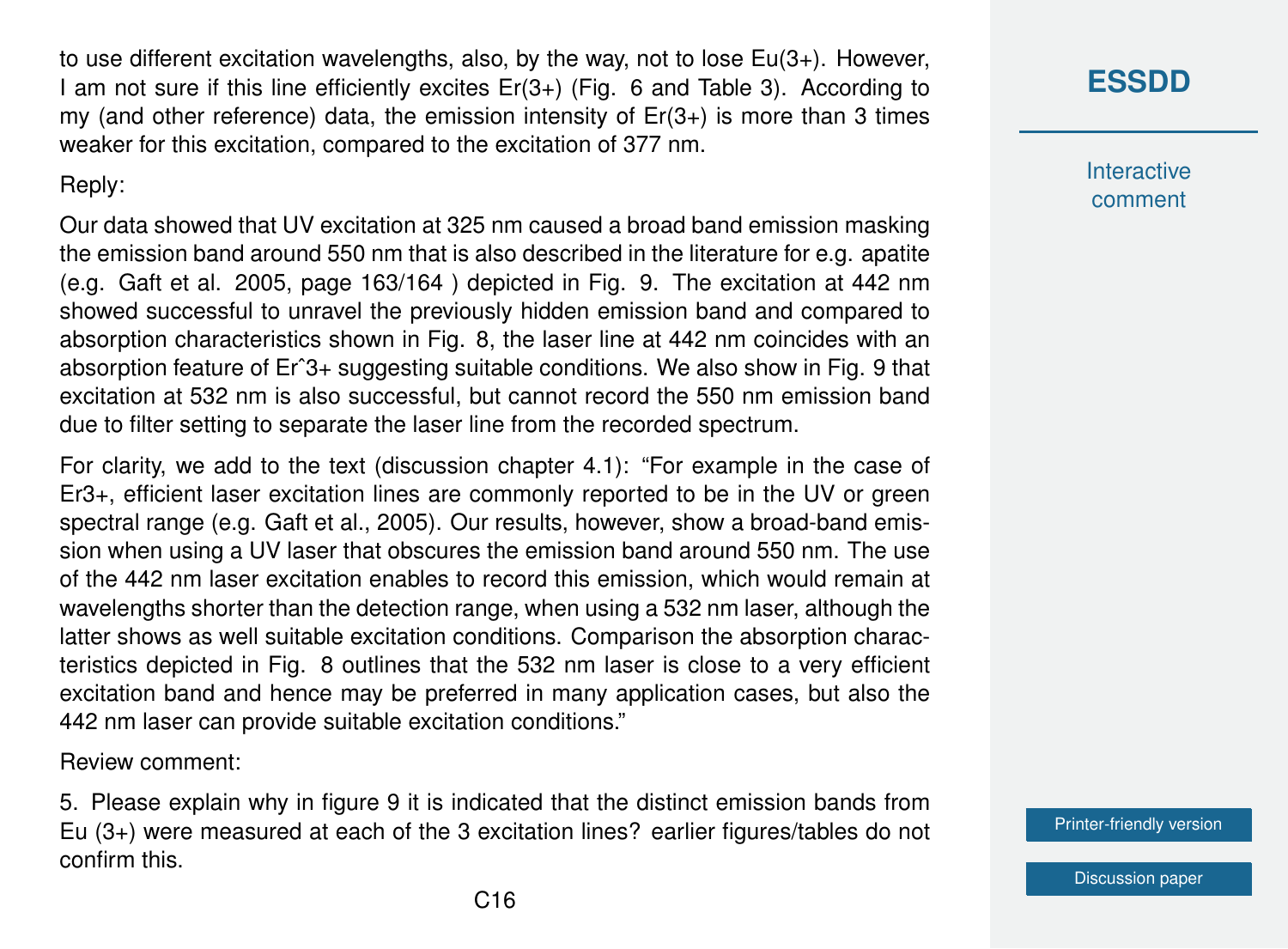Reply:

We assume that the comment refers to Fig. 10 (table) and to the application case with Fig. 11., while in earlier figures/tables, Eu3+ is only mentioned in the Fig. 4 and Tab.2. The initial text states that for Eu3+ all three laser wavelengths were successful, e.g. in conclusions: "Excitation at all three commonly used laser wavelengths (325 nm, 442 nm, 532 nm) yielded spectra with distinct REE-related emission lines for EuPO4, 420 TbPO4, DyPO4 and YbPO4" and at the beginning of chapter 3.3 on blue laser excitation). This agrees to the summary given in Fig. 10.

We added for clarity a sentence to chapter 3.4 on green laser excitation: "When using 532 nm laser excitation, the diagnostic emission lines already described above for 325 nm excitation (see chapter 3.1) were recorded for the samples NdPO4, EuPO4, TbPO4, DyPO4. "

For the application case, we already discuss the weak emission lines of Eu3+ in the initial submission. Nevertheless, we changed the section to incorporate also comments from above and emphasise on why the three lasers seem not to be efficient for Eu excitation in the application example in the discussion chapter 4.2.: "The intensified diagnostic Sm3+ versus relatively weak Eu3+ emission lines suggest an energy transfer. The energetic transfer to Sm3+ reduces particularly the Eu3+-diagnostic emission lines at 613 - 622 nm to very low signal intensities. In the 325 nm excited spectrum, those Eu3+ emission lines at 613 - 622 nm may be present as weak signals as well as those around 700 nm, but the prominent Dy3+ lines preclude an unequivocal identification. Another Eu3+ sub-level at 685 nm is, similarly, not apparent in the 442 nm excited spectrum next to the intense Sm3+ emission cluster around 700 nm. The weak to missing Eu3+ emission lines in our application example despite suitable excitation conditions with all three employed laser wavelengths in the reference material (see result chapters and summary in Fig. 10) exemplify the difficulties of correct REE identification in natural samples with complex interactions between co-existing REE. The three spectra excited at 325 nm, 442 nm and 532 nm depict effects from energy transfer

### **[ESSDD](https://essd.copernicus.org/preprints/)**

**Interactive** comment

[Printer-friendly version](https://essd.copernicus.org/preprints/essd-2020-296/essd-2020-296-AC2-print.pdf)